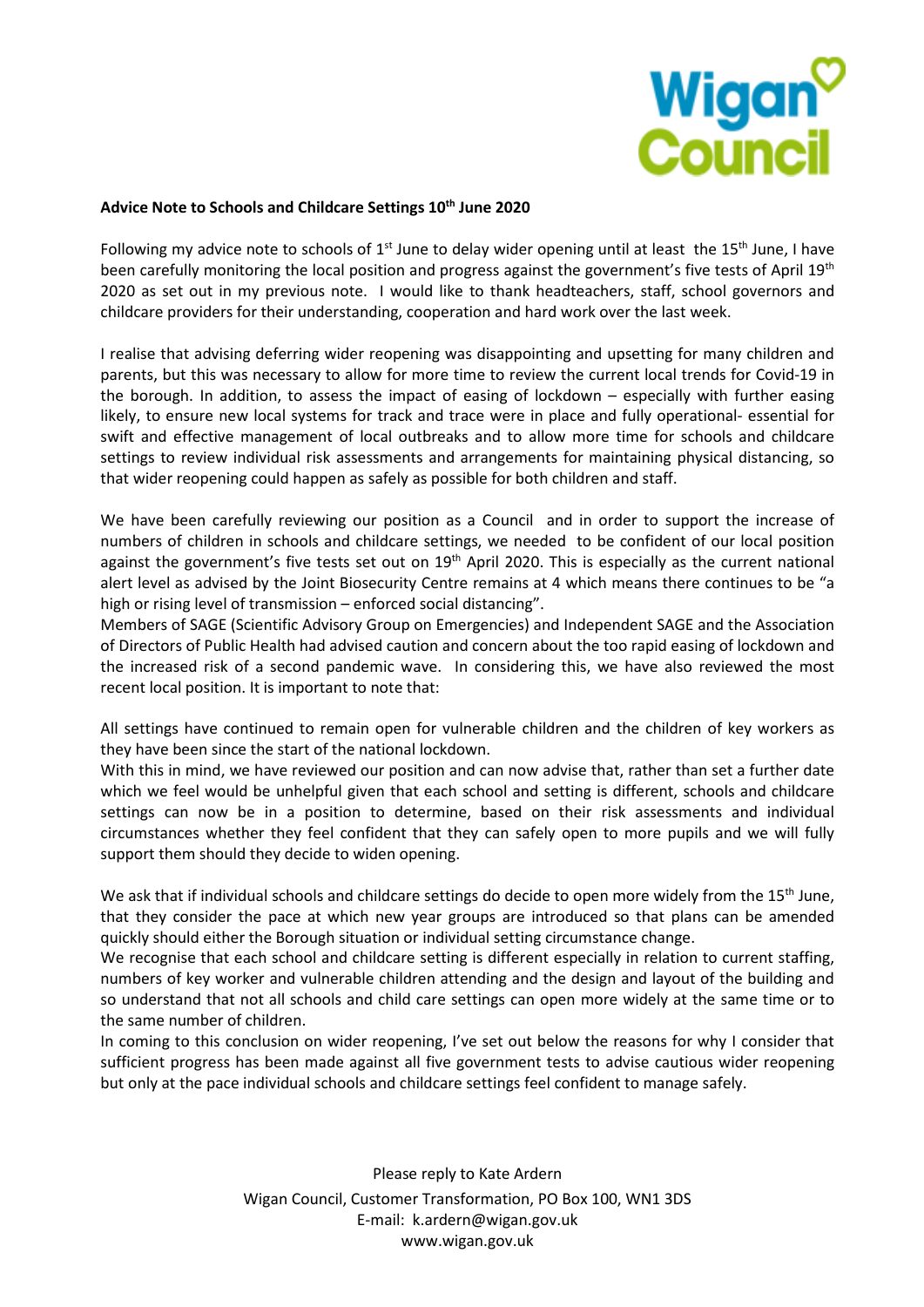### *Test 1: Protect the NHS' ability to cope*

We know the NHS in Wigan is coping with current Covid workload and hospital admissions are steadily decreasing.

# *Test 2: See a sustained and consistent fall in daily death rates from Covid 19 so we are confident that we have moved beyond the peak.*

We have continued to see a welcome and steady decline in the number of deaths both in hospital and across other settings over the last three which would suggest we have moved beyond the peak we experienced in late April. Deaths in hospital now total 245 for the pandemic with 3 hospital deaths reported for the week ending 5<sup>th</sup> June which is the lowest weekly total since the end of March. There have been no (0) hospital deaths for Covid 19 for 8 out of the last 10 days.

### *Test 3: Having reliable data that shows the rate of infection is decreasing to manageable levels.*

I am far more assured that significant progress has been made over the last ten days with improving access to data about community transmission of Covid 19 at a local level through work with PHE NW and The Field Epidemiology Service on the development of a local surveillance system as part of our GM Test, Track and Trace system. Significant progress too has been made to improve access to data being collected by the national parts of the testing and tracing systems although data quality from these sources remains an issue. As from Friday 12<sup>th</sup> June 2020, Directors of Public Health will start to have access to a national dashboard which will complement the local real surveillance system in GM.

Currently, the total number of confirmed cases in Wigan is 1219 which is a rate of 374 per 100,000 population (higher than GM at 364 and NW at 360). Wigan has now moved from 3<sup>rd</sup> to 5<sup>th</sup> highest in GM similar to Salford (374) and Rochdale (377). Wigan has had no (0) new confirmed cases in 5 out of the last 9 days. Wigan's exceedence level rating is Green meaning that the recent numbers of confirmed cases aren't unusually high. The new data produced by the PHE Field Epidemiology Service shows that there are no (0) Wigan Middle Super Output areas in the top 5% for new cases in GM. We are working on developing publicly accessible data for Greater Manchester and in the first instance, I will be sharing a Daily Tracker for Wigan with schools and childcare settings to help inform planning and risk assessments for wider reopening now and working towards start of the autumn term.

However, I should point out that the recent publication on Friday 5<sup>th</sup> June by PHE and Cambridge University of national and regional R or Reproductive number which is based on the number of people, someone who is a confirmed case of Covid 19 might infect needs to kept consistently below 1 in order for the numbers of cases to reduce shows there is no room for complacency on the need to continue to observe effective public health measures like physical distancing and infection prevention control such as hand and respiratory hygiene. This has seen rises across all regions as lockdown easing occurs and is estimated at **1.01** in the NW (R cannot reliably be calculated below a NW level). It is also likely given the way in which PHE and Cambridge University model, which is based on deaths, that the deaths in care homes across the whole NW will have also contributed to the increase in regional R.

Easing of lockdown measures have both and individual and cumulative impact on R and there may be requirements from the government for local geographical lockdowns to contain the spread of the virus…we are awaiting further details from the government and the new Joint Biosecurity Centre which is still being established as to what form this might take and the practicality and social and economic impact of such a measure.

# *Test 4: Be confident that the range of operational challenges including testing capacity and PPE availability are in hand with supply able to meet future demand.*

I continue to remain confident that in relation to PPE, down to the excellent work of the Council with local suppliers and manufacturers and the sterling work on the establishment of a GM PPE procurement and supply chain by the Greater Manchester Combined Authority that PPE supplies in the borough are significantly more resilient and that we are able to support schools and childcare settings which need to access additional PPE supplies.

The national Track and Trace national programme partially launched on Thurs 28<sup>th</sup> May and will not be fully operational until the end of June which remains a concern and its performance remains variable to